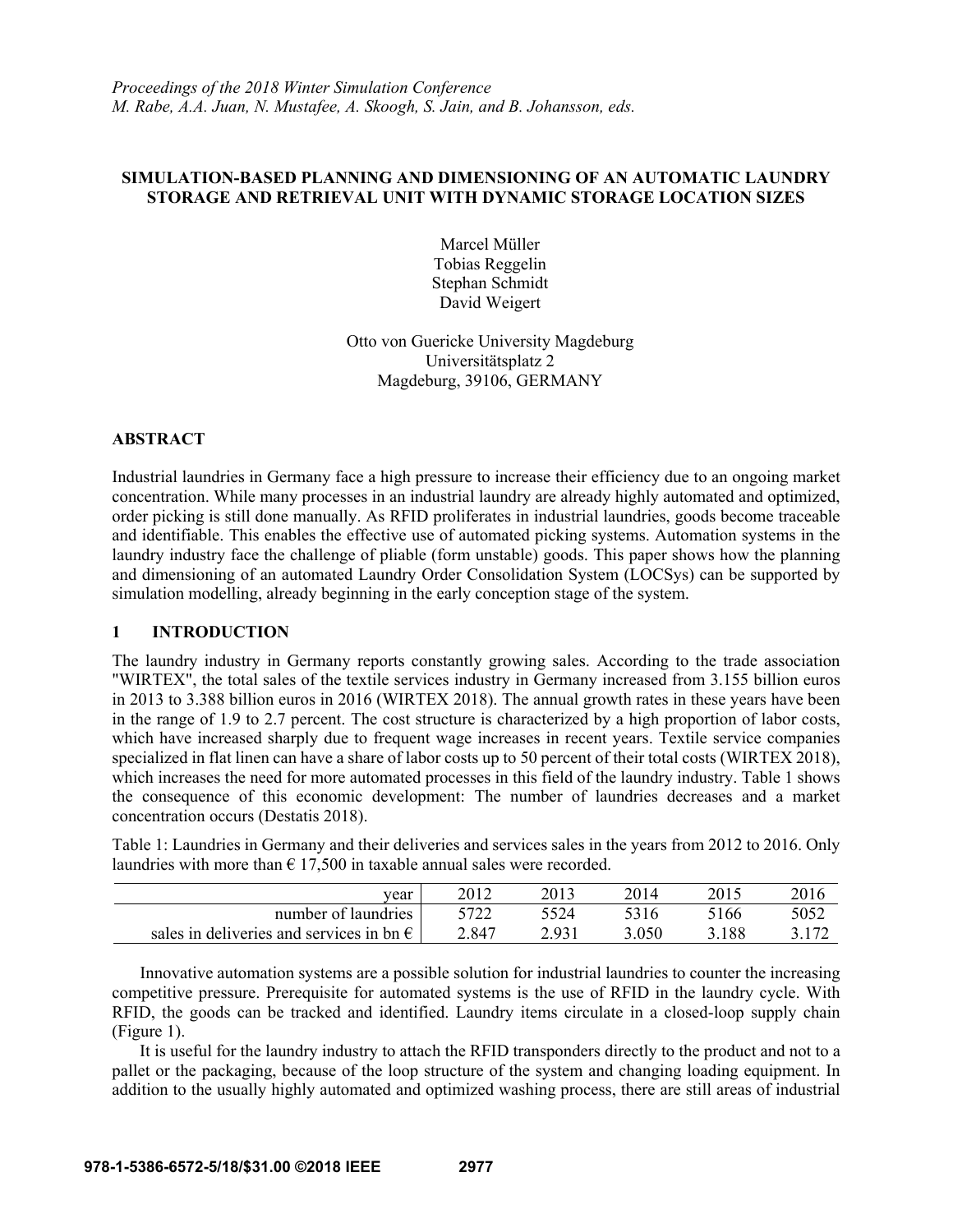laundries that are characterized by labor-intensive and less-mechanized solutions. The picking area in industrial laundries is a typical example for manual and labor-intensive work.



Figure 1: The overall system laundry cycle is not completely closed. The input and output flow increases or decreases the number of laundry items in the system.

The project "Laundry Order Consolidation System (LOCSys)" aims to improve the picking & storing processes in the clean area of an industrial laundry through automation. Figure 2 shows an overview of the typical processes of an industrial laundry with the picking & storing processes right before the shipping of the cleaned laundry.



industrial laundry

Figure 2: Processes in an industrial laundry with the suggested picking & storing system "LOCSys".

Typical sorter and batcher systems do not work for laundry items because the items are pliable (form unstable) and additional outer packaging is usually not allowed for. The approach of LOCSys is, therefore, a new picking system with a storage and retrieval unit (SRU), which reliably handles laundry items with a special gripping mechanism. Figure 3 shows an early sketch of LOCSys. The intended warehouse system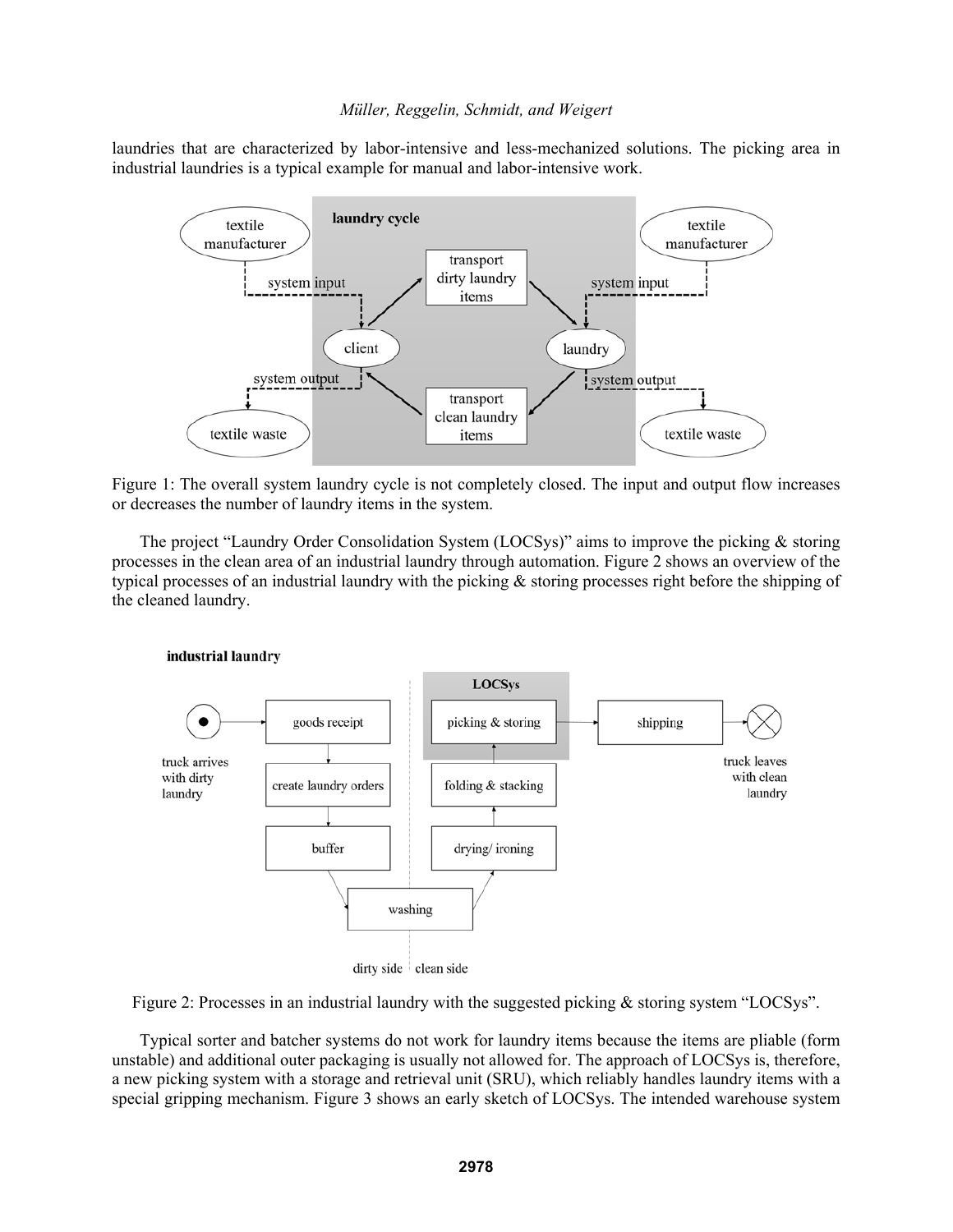with dynamic storage allocation and dynamic storage dimensions will address the issue of low available space in industrial laundries. The stacking-order problem of laundry items is similar to the mathematical puzzle "Tower of Hanoi" and will be addressed with an algorithm that is similar to the ones that solve the Tower of Hanoi problem (Hinz et al. 2013).



Figure 3: In an early sketch of LOCSys, the system consists of a shuttle with a gripper and a lift to change the height of the storage and retrieval unit.

The simulation study has to fulfill different tasks within the project. The first task is the simulation of the planned picking system and algorithm before its implementation to find early errors and optimization potentials. Secondly, the simulation model will be used as an operational model to make forecasts based on real-time data. The third task of the simulation model is to use the model for virtual commissioning of the picking system and to create a digital twin of the real system. It is obvious that different variations of the simulation model have to be created during the project.

The first results and findings of the first task will be presented in this paper. In the next sections, we first look at the structure of the system and describe the different problems. We refer to similar problems in the literature, which appear individually, but not exactly in this combination. Then, we give an overview of our conceptual model and present the first results in terms of robustness and sensitivity of the model.

# **2 LAUNDRY LOGISTICS**

### **2.1 Circular Economy, Closed-loop Supply Chain, and Material Cycles**

There are numerous terms to describe cycles in business and logistics, including "circular economy", "closed-loop supply chain", or "material cycle", which are strongly influenced by a concept of sustainability and less by the business idea or properties of the flow object itself. According to Murray et al. (2015), circular economy "represents the most recent attempt to conceptualize the integration of economic activity and environmental wellbeing in a sustainable way". Korhonen et al. (2017) state that circular economy "[…] have almost exclusively been developed and led by practitioners, i.e., policy-makers, businesses, business consultants, […]" and not by scientists. In the context of supply chain management, there is another term: closed-loop supply chain. It is sometimes, but not always, mentioned in the context of sustainability. Yildiz (2016) defines the closed-loop supply chain as "integrated model of forward and reverse chains". Shaharudinand und Zailani (2012) define it also "as the integration of forward and reverse logistics whereby the returned products are recovered and reinserted back into the traditional forward flow", but connect it with an aim in the context of Green Supply Chain Management: "economic, environmental, and social accomplishments". The term "material cycle" is often considered together with recycling, sometimes also with remanufacturing.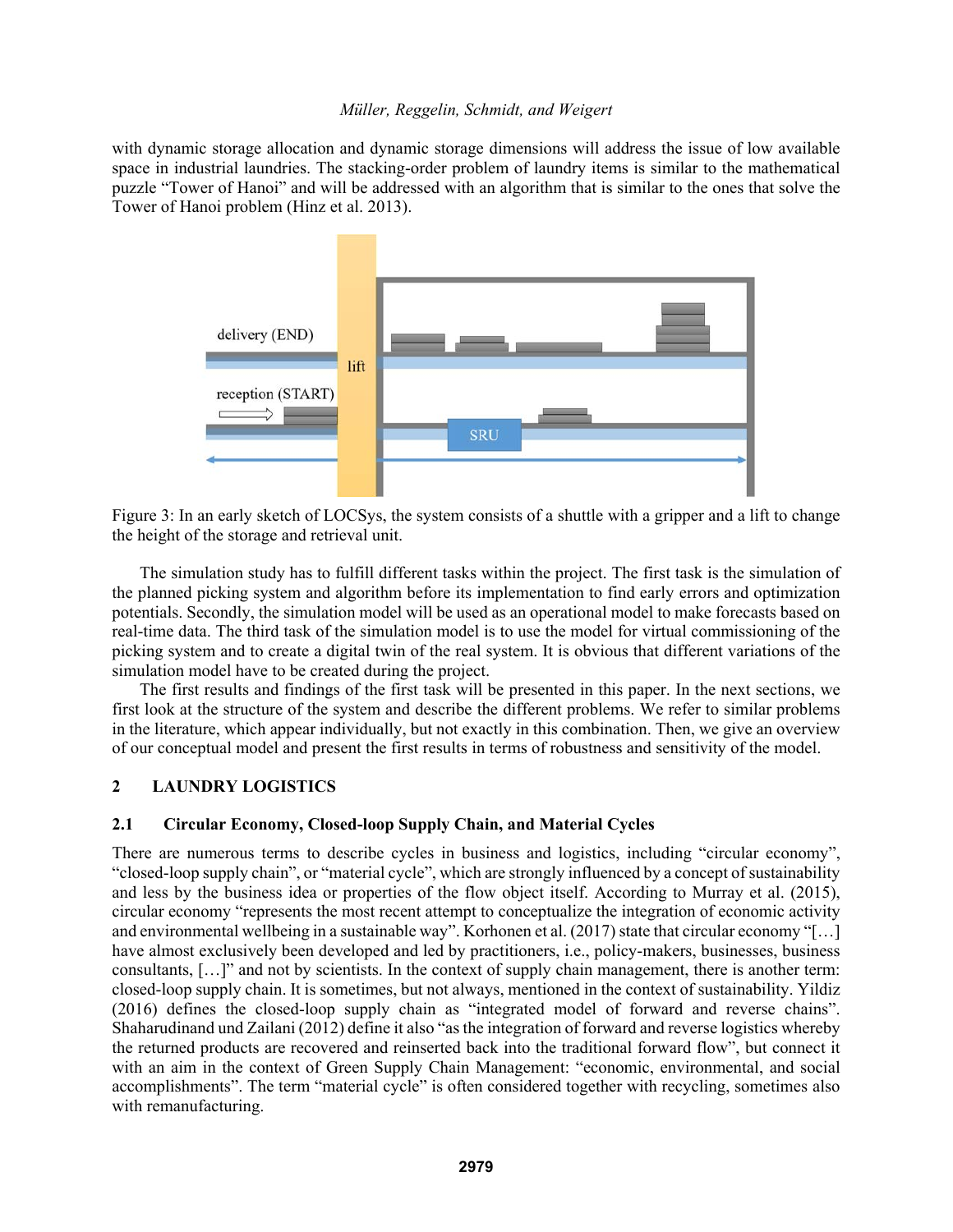The structure of the laundry cycle is very similar to the mentioned concepts, but it is not congruent with remanufacturing, recycling, or repairing processes, because the laundry item is fundamentally still in its original condition and can in principle (though not recommended) continue to be used. Therefore, the laundry item is neither waste nor broken but must undermine a state change. This state change consists of processes like "cleaning" or "decontamination" as well as getting in shape despite the form instability. The laundry cycle is not infinite, because the material wears out after a certain time and, thus, assigns the laundry item a determined lifetime depending of the material. In some concepts or models, this input and output is also considered. However, the primary objective of the laundry cycle is not sustainability or the protection of the environment. It is the business idea to fulfill the demand of cleaning textiles, which determines a circular material flow. Usually, people tend to use clothes again instead of throwing them away and, therefore, the client already forces a sustainable approach. In our opinion, the best way to describe the structure of a laundry system is to use the approach of the supply chain perspective and consider the laundry cycle as a nearly closed-loop supply system.

## **2.2 Handling and Storing of Laundry Items**

Laundry items are difficult to handle, especially in a clean and folded state. They are pliable parts and, therefore, form-unstable. In most cases, repackaging or additional loading equipment is inadmissible, as the customer does not allow for using it or it is excluded by general hygienic requirements, like for hospital laundry. This leads to the situation that classical automated warehouse systems, which are defined to "perform high-speed picking of small- or medium-sized non-fragile items of uniform size and shape" (Zijm and van den Berg 1999), are not used in industrial laundries.

 Laundry items often arrive in the order picking process as an unmixed stack. This stack is usually not finished yet for a client order. Therefore, the stacks must be sorted, which is a typical optimization problem in logistics. There are numerous approaches to solve sorting problems and to handle their different restrictions.

 Rei et al. (2008) describe a simulation-based approach to solve a steel stacking problem with the three different strategies "minimize conflicts", "delay conflicts", and "flexibility optimization" to minimize the number of movements. Their simulation model is used to provide results in different situations and in their case the strategy "flexibility optimization" has the best performance. Kofler (2014) shows in different case studies in her dissertation various aspects of storage location assignment and gives a wide overview about stacking problems. The stacking problem is often associated with yard storage while warehouse racks (which we want to use) are usually just considered with the route optimization of storage and retrieval units. Another aspect is the physical nature of the goods, which affects the stacking order. Bódis et al. (2017) consider more the geometry properties of the goods than other references, which also applies to our problem.

The automation of picking in industrial laundries is basically the combination of the three mentioned approaches. We need to solve the routing of the storage and retrieval unit and the optimization of the stacking order, while considering the special physical nature of the laundry items. Not only that there is no automation in the picking area. Most industrial laundries do not even have classic shelf warehouses. Instead, mobile roll containers are used, which occupy a lot of space, but do not really use the height. Storage shelves for halls with the appropriate height would have great potential to increase the amount of storage space.

## **3 LAUNDRY ORDER CONSOLIDATION SYSTEM - LOCSYS**

## **3.1 Dynamic Storage Location Dimensions and Allocation**

Since the industrial laundries suffer from considerable lack of space, our solution approach should have a particularly high degree of space efficiency in the warehouse. This can be achieved by a dynamic storage allocation. The dynamic allocation is often called "chaotic warehousing" which would mean a random allocation. One part of our approach consists of the development of an algorithm which will be optimized with a simulation model. Over an application programming interface, the algorithm will give orders to the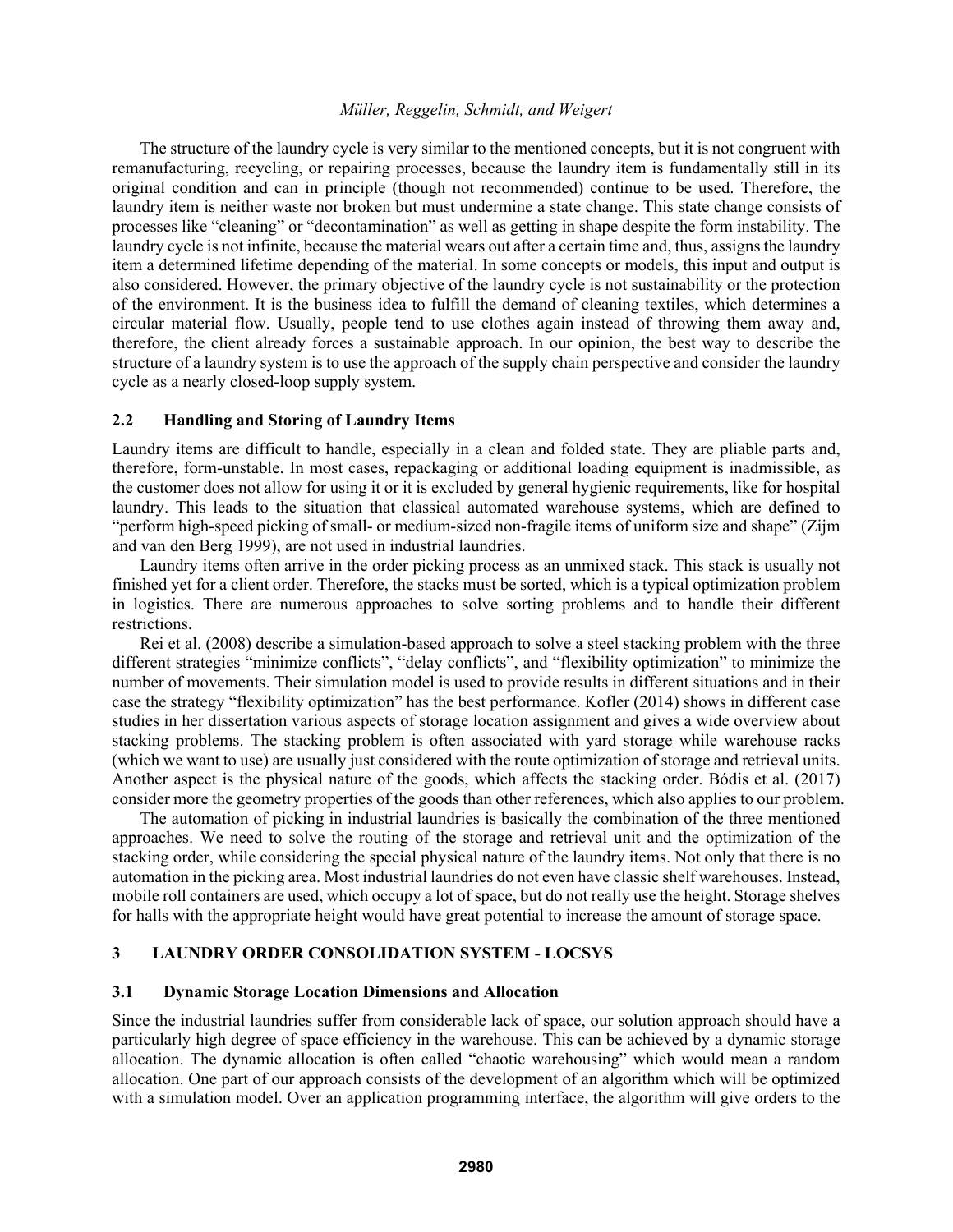storage and retrieval unit of the warehouse in the simulation model. The results of the simulation model will then lead to a new variation of the algorithm in the planning process. The exact rules and strategies where and when to store the laundry items are not yet clear and part of our project. The algorithm might use random elements, but it will not be completely random. Therefore, the term "dynamic storage allocation" is more appropriate than "chaotic warehousing". But, not only the allocation of the laundry items is dynamic. As shown in Figure 4, the fixed storage locations are dissolved and are now determined by the width of the goods. The distance between the laundry stacks *∆x* is determined by the precision of the storage and retrieval unit and irregularities in a stack itself. Figure 4 shows also the obvious space savings of this method.



Figure 4: The left side shows classic shelf levels with determined storage locations. Our approach on the right side identifies the ID of the shelf level and uses the x coordinate to allocate the laundry item.

The storage space allocation is, therefore, no longer assigned by a unique ID of the storage space, but a booking point based of the x-coordinate of the respective shelf level. This leads to the circumstance that not only the width of the laundry item is important, as it was already before to check if the dimensions of the storage space were big enough. But, also the position of the two ends of the laundry items is important, because it can no longer be checked via a simple number whether a storage space is occupied or not.

 For our approach we create for every shelf level a corresponding coordinate system with only one relevant x-axis. The origin of the coordinate system is the left end (assuming a front view) of the shelf level. We name the left end (with a lower value of *x*) of a laundry item in a shelf  $x_{left}$ . The right end is called  $x_{right}$ and its x-value is consequently higher. We define also a booking point  $x_{booking}$  as the center of the laundry item and assume a symmetry of the laundry stacks. This leads to the following simple relationship:

$$
x_{\text{booking}} = x_{\text{right}} - \frac{\text{width of the launch item}}{2}
$$

When storing laundry items, two conditions are checked to allow the storage of the goods: If the booking position of a laundry item  $x_3$  that has to be stored is smaller than the booking position of the next laundry item  $x_1$ , then the right end position of laundry item  $x_3$  has to be smaller than the left end position of laundry item  $x_1$ . However, if the booking position of the laundry item  $x_3$  is bigger than the booking position of the laundry item  $x_1$ , then the left end position of  $x_3$  has to be bigger than the right end position of laundry item *x1*. Figure 5 visualizes the problem and shows the consequences of laundry stacks in shelves.

The geometry of the laundry items already has an influence on the stacking order. Laundry items with a big width cannot be placed on top of a laundry item with a smaller width. Therefore, the relevant stern and bow positions, which have to be compared, are determined by the laundry item with the biggest width in the stack.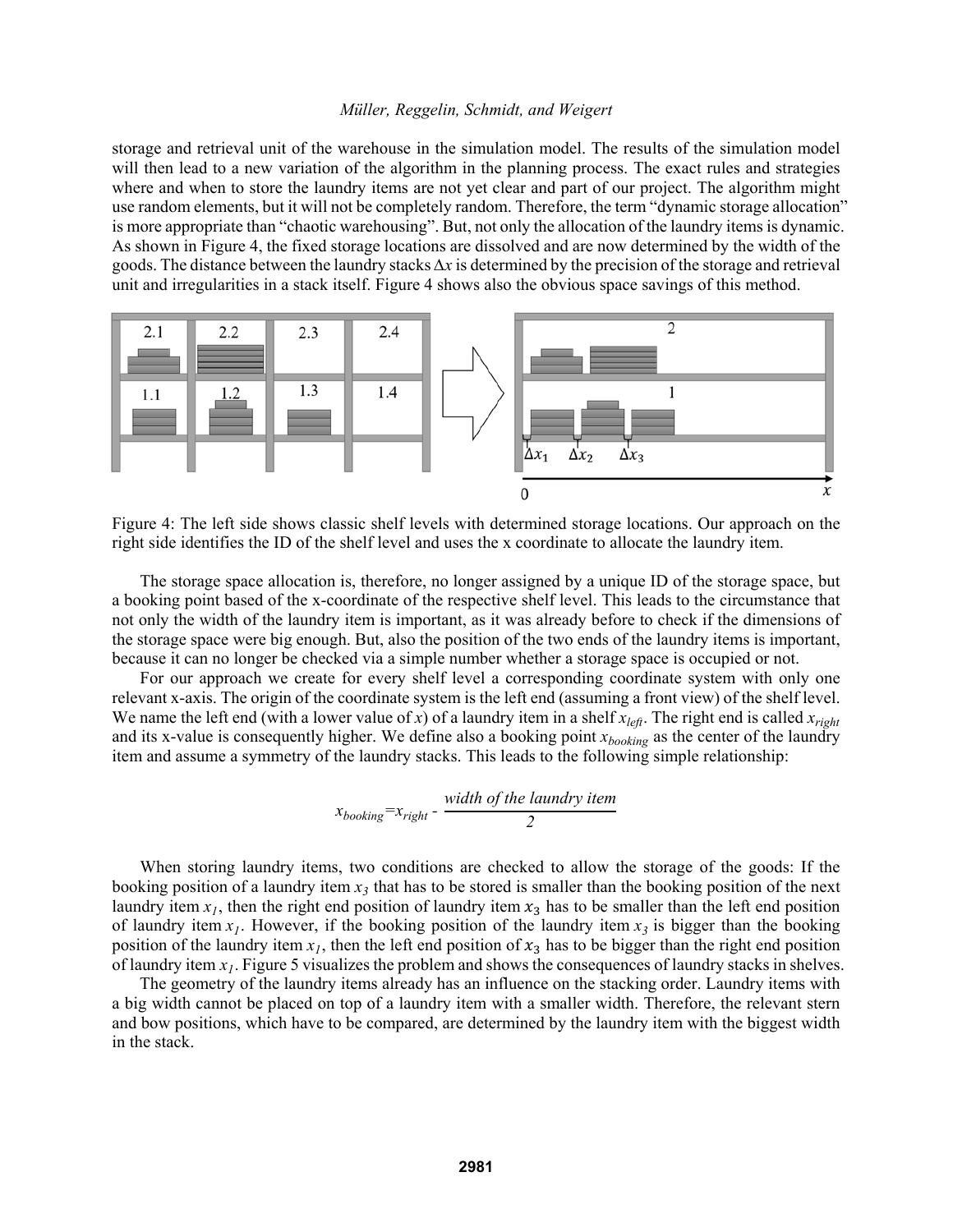

Figure 5: This example shows how laundry items are getting stored. In this case, laundry item three would not fit because its right end would overlap with the left end of laundry item one. The booking position would have to be changed (e.g. lowering the value a bit in this case).

## **3.2 Discrete Event Simulation**

The planning of the automated picking system is supported by a simulation model that uses a microscopic approach. While other simulation models already have shown that mesoscopic models are also applicable for the simulation of industrial laundries (Müller 2014; Brandau et al. 2015), our approach with the consideration of the specific stacking orders requires a microscopic one. The task of the simulation model is to test different layout variations, basic controls, and detailed operating strategies, which are provided by a special picking algorithm and technical parameters of the picking system. A variation of the model is used operational and process-accompanying to give short-term forecasts and to emulate the control logic.

Figure 6 shows the current state the model, which is divided into three sections: the adjustment parameters, the manually created model and the automatic created shelves. The adjustment parameters will be replaced in the future by a more appealing user interface. The manually created model elements represent the supply of the laundry items and include the identification point. The source of the model is supported by a method to create the laundry items and group them according to their type of laundry to stacks. As in reality, some laundry stacks are identified as defective. Another conveyor belt redirects them to a restacking process and then the new stacks are re-supplied to the original conveyor belt to identify them again. The automatically created rack row depends highly on the adjustment parameters. The length, width, height, and number of shelves are customizable. The vertical lift rail and its connections to the horizontal rails are then also generated automatically.

 The already mentioned particularities of the laundry logistics also create challenges in the development of the simulation model. For example, the technical implementation of dynamic storage location dimensions needed a workaround in the chosen simulation software, because the software does not allow for working with geometry inside one storage location. This is not a software-specific problem. Storage blocks in simulation software usually assume fixed storage space dimensions. For our workaround, we used the conveyor elements of the program which use a measure of length. Thus, we could use them with some changes as the layer for the shelves. But, then there was another problem: it was not allowed for stacking entities on a conveyor like in a storage object. We had to create invisible load equipment for the laundry items to represent the laundry stacks. The loading equipment allowed us completely visualizing the shelves with laundry stacks, without the observer noticing that the laundry has loading equipment and the shelves are actually conveyor belts, as Figure 7 demonstrates.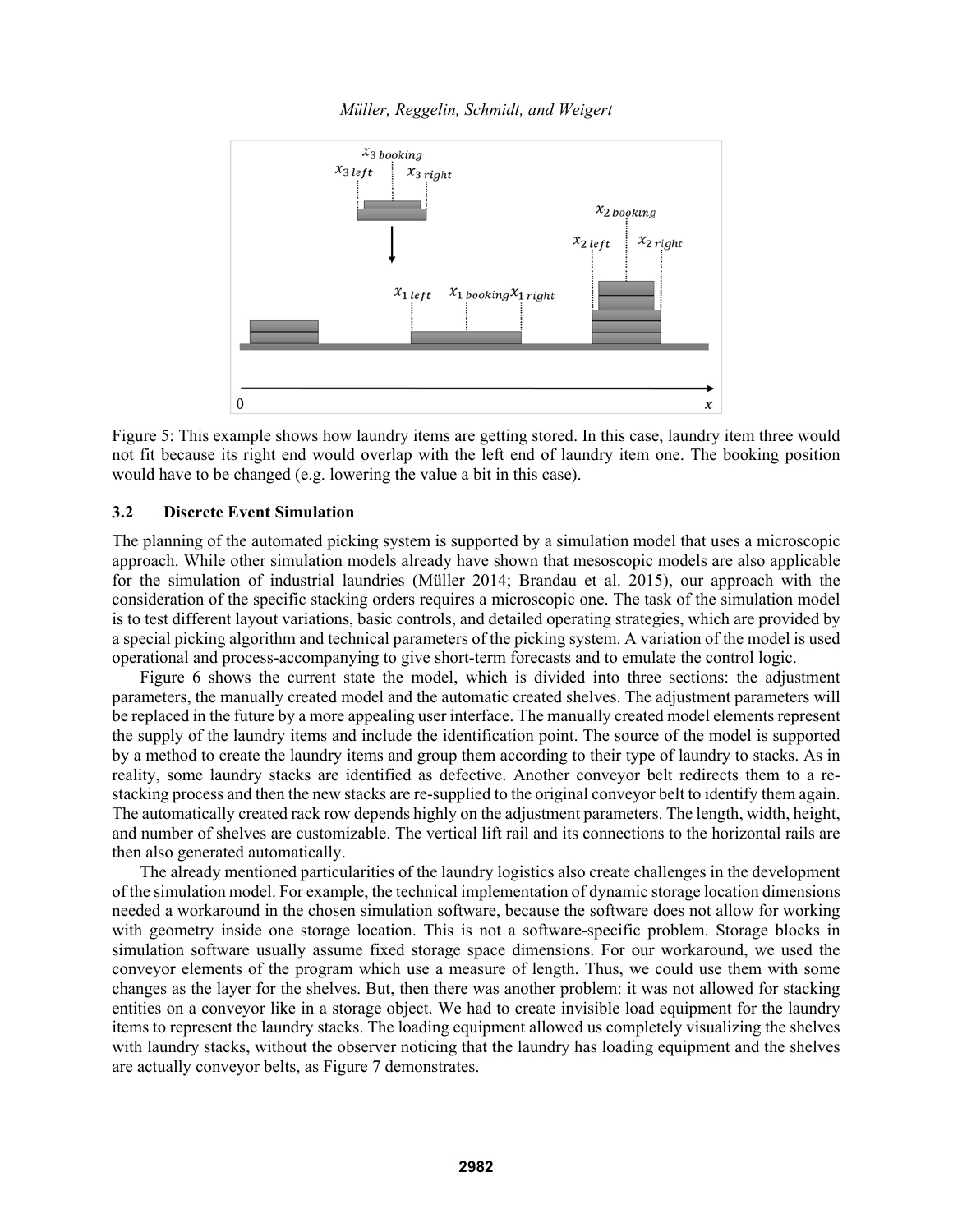

*Müller, Reggelin, Schmidt, and Weigert* 

Figure 6: Current state of the simulation model, which is used for adjusting the planned parameters and testing the picking algorithm. The INIT-method creates the elements (without the laundry) in the green area during the initialization of the model.



Figure 7: The 3d model allows an easy way for verifying the functionality of forming laundry stacks. In this case, there is a random distribution of the laundry stacks (three different laundry types) on the shelf. The distance *∆x* between the stacks is, therefore, variable but has a minimum value determined by the precision of the planned gripper system. The storage and retrieval unit is picking a full stack of white laundry items.

 The simulation model currently uses some basic methods to allocate the laundry stacks. Firstly, it considers the lowest shelf level if there is any matching laundry stack or enough empty space. If this is not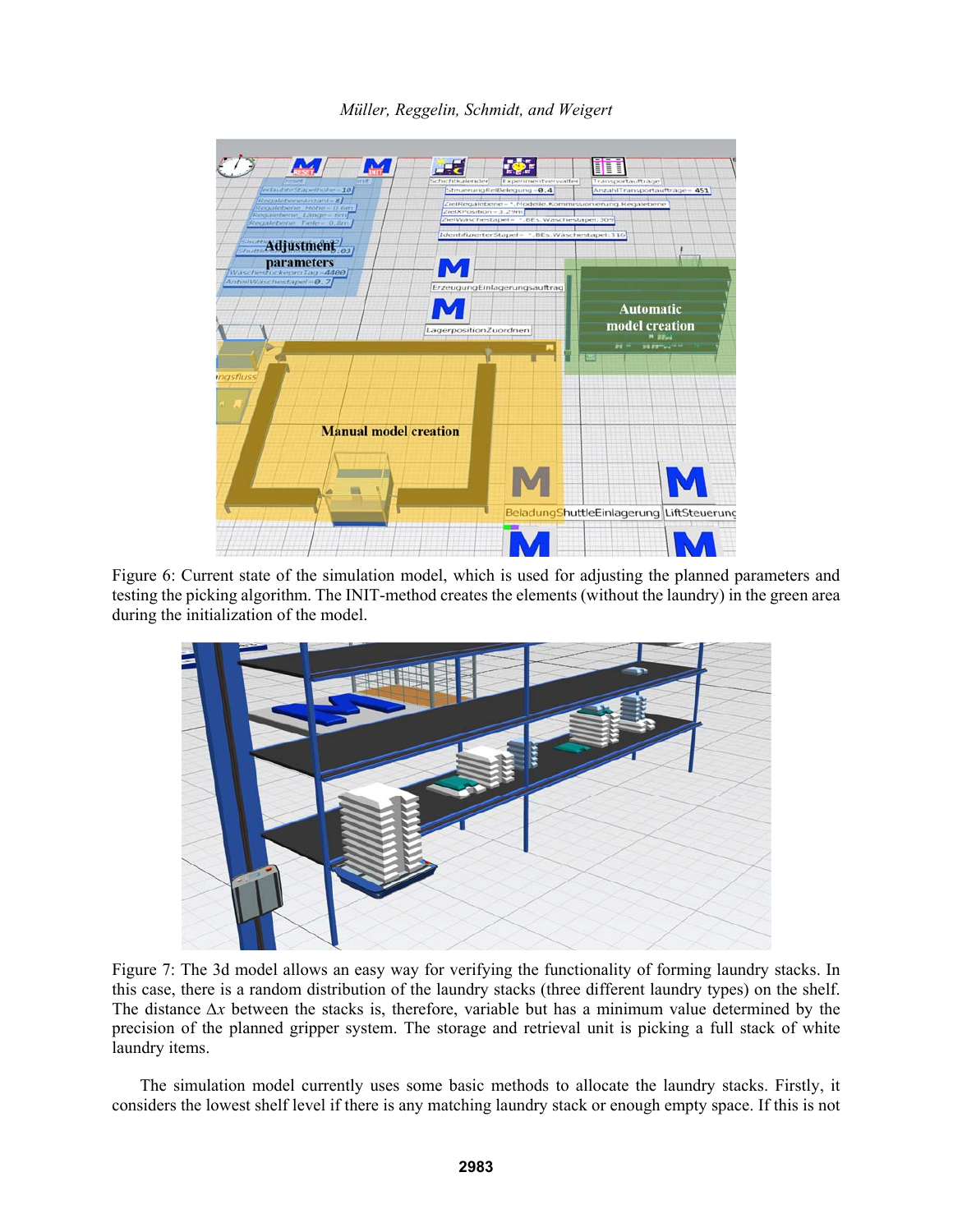the case or the relative occupancy of the shelf level is higher than the adjustment parameter, the method searches the next higher shelf level. This basic controls will be replaced by an external picking algorithm in the future. The interface with the picking algorithm is planned with an intermediary database (e.g., SQLite) to swap relevant data records.

#### **3.3 Robustness of the Model and Results**

Based on our assumptions and planned construction parameters, the input material flow of laundry items is firstly limited by the characteristics of the supplying conveyor belt. This in turn depends on the width of the incoming laundry items and, therefore, also on the composition of the different laundry types. The average width of laundry items depending on our current composition is  $\bar{x}_{\text{la}} = 0.246$  m. The minimum distance is set to  $\Delta x=0.5$  *m* and the conveyor belt speed is *v*=0.3 *m/s*. The throughput *Q* is calculated as followed:

$$
Q = \bar{x}_{la, w}, * \frac{v}{\bar{x}_{la, w}, + \Delta x}
$$
  

$$
Q = 0.246 \, m \cdot \frac{0.3 \, m/s}{0.246 \, m + 0.5 \, m}
$$
  

$$
Q = 0.0989 \, m/s
$$

We also assume that our picking system can only operate during the two-shift system for the workers with 8 hours for each shift, which means that  $t = 16 h$ . The amount *M* is then calculated as followed:

$$
M = Q * t
$$
  

$$
M = 0.0989 \, \text{m/s} \cdot 57,600 \, \text{s}
$$
  

$$
M = 5,698.23 \, \text{m}
$$

The approximated possible number *n* of laundry items transported by the conveyor belt is therefore:

$$
n = \frac{M}{\bar{x}_{laundry}}
$$

$$
n = \frac{5,698.23 \text{ m}}{0.246 \text{ m}}
$$

$$
n = 23,164
$$

 This does not yet take into account that the laundry items can be stacked. If about half of them come in piles of 5 or 10, this leads easily to a throughput of ca. 40,000 laundry items. The target of our current picking solution is to be able to handle about  $4,000 - 5,000$  laundry items per day but, as the calculation shows, we could greatly increase the input flow. Depending on the adjustment parameters, the throughput of the automated picking system varies a lot. In the first experiment, we assume 5,000 laundry items per day and change the probability of incoming laundry stacks from 0 (Experiment 0) to 100 percent (Experiment 11) in steps of 10 percent. Figure 8 and 9 show the results for the system limits. The number of entities decreases continuously in Figure 8 because there are more laundry stacks that can contain laundry items. Figure 9 shows that the number of completed laundry stacks increases in the first experiments, but when the stacking probability reaches 60 percent, the numbers stagnate. The conclusion is that the picking system cannot handle the material flow when there are less stacks and more individual items. At the rate of 60 percent of laundry stacks, the picking system is able to consolidate every picking order for an amount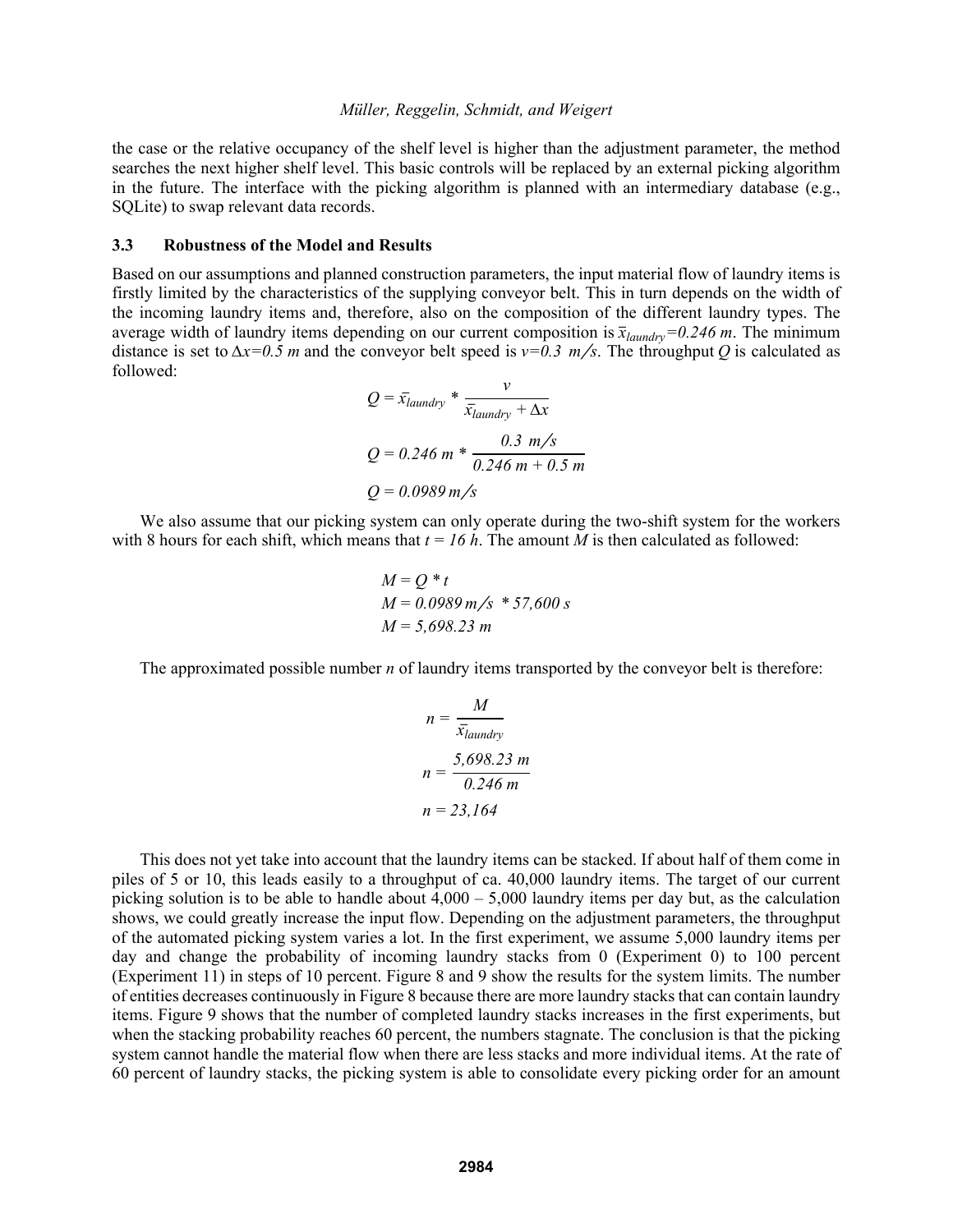of 5,000 laundry items. The performance limit of our picking system is, therefore, about 5,000 laundry items, which are stacked at a rate of 60 percent.



Figure 8: Confidence interval and average number of incoming elements in dependence of the rate of incoming laundry stacks.



Figure 9: Confidence interval and average number of picked laundry stacks leaving the sink in dependence of the rate of incoming laundry stacks.

Another aspect is the dimensioning of the rack row. Initial experiments show whether long or high shelves are more effective and when it is useful to place a laundry item the next higher shelf level. For this experiment, we set the laundry stack rate to 50 percent to see different throughput at the sink, because the picking system cannot handle every picking order. The changing adjustment parameters were the length of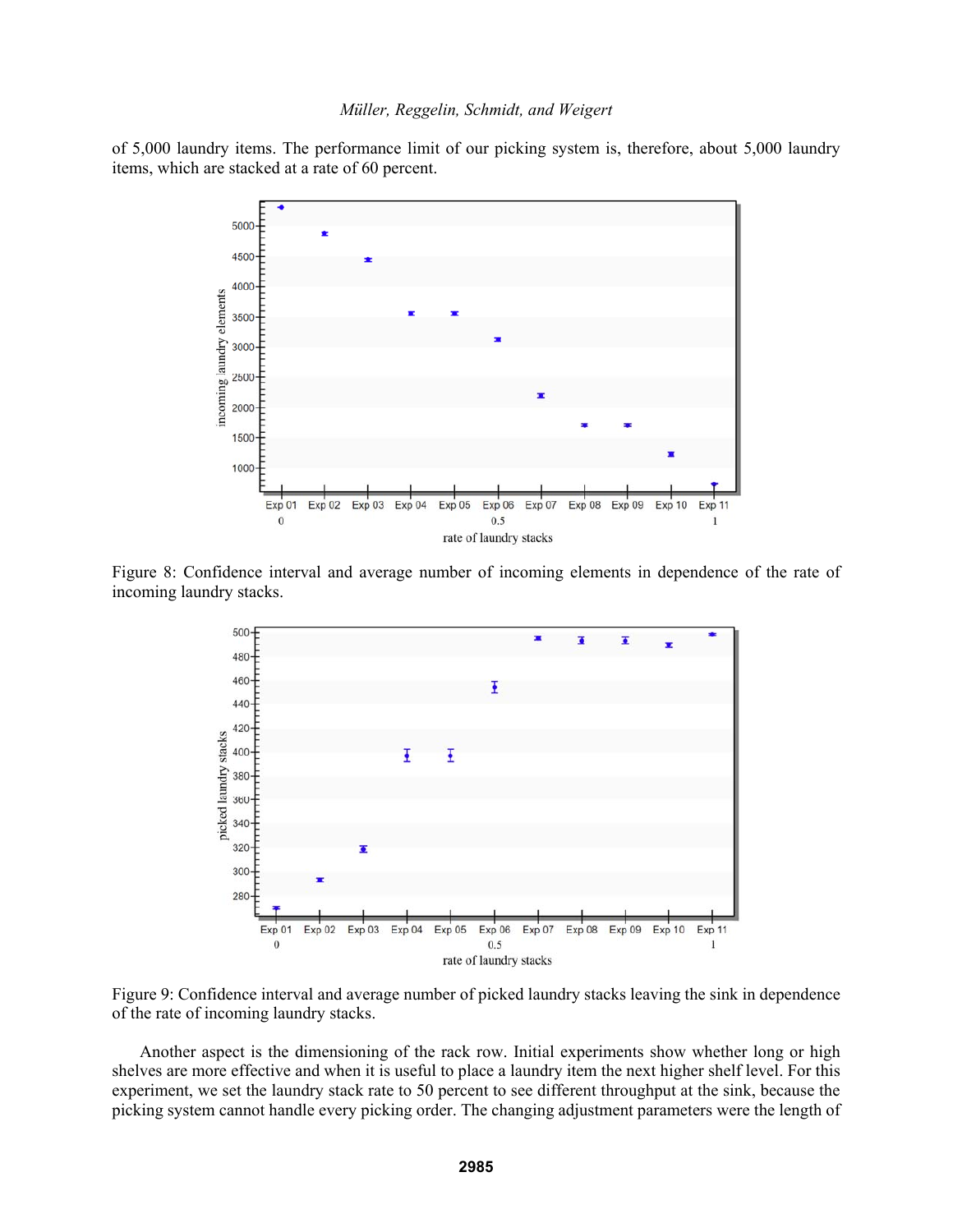the shelves from  $5 - 10$  meters, the number of shelf levels from  $3 - 8$  and the target relative occupancy of the shelf levels from 40 to 80 percent. Even with big increments, the different combinations resulted in 180 experiments and in consequence of 10 observations per experiment in 1,800 simulation runs. Figure 10 shows the average results of the experiments and their confidence interval. Six larger cluster are recognizable which are the result of the changing length of the rack row.

The first cluster (experiment  $1 - 30$ ) represents the results with a shelf length of 5 meters and the last cluster (experiment 151 – 180) consists the results of a shelf length of 10 meters. The cluster with the best performance has a shelf length of 7 meters (experiment  $61 - 90$ ). There are also some outlier values (experiment 1, 6, 11, 16, 21, …), especially in the first clusters. They have in common a targeted relative occupancy of 40 percent. Our conclusion from this is that, especially with shorter shelves, a high relative occupancy of the shelf levels should be sought. For longer shelf levels, the negative deviations are smaller and could also be considered as a strategy. The number of shelf levels currently does not seem to have a significant impact on the throughput. We suspect that this is due to our assumed incoming material flow, which does not yet require large quantities to be stored for a longer period and, therefore, also does not need to utilize the higher shelf levels.



Figure 10: Confidence interval and average numbers of picked laundry stacks leaving the sink in dependence of length of shelves, number of shelves, and target relative occupancy of the shelf levels.

## **4 CONCLUSION AND OUTLOOK**

In this paper, we have shown, how simulation models can help in early stages of planning processes of automated picking systems. The microscopic approach allows us with a 3d model for visualizing and testing special situations to early detect possible problems in the future. It is possible to model and simulate flexible storage allocation and sizes together with stacking objects.

 Our initial calculations have already shown that it is a difficult field to develop cost-saving picking solutions due to the peculiarities of laundry logistics. The cost pressure does not allow for a high amount of storage and retrieval units and in consequence the throughput of the system is restricted. The right balance of the target figures is a task for the coming year.

 The results of the first experiments show that different parameters have a different impact on the throughput. It also turns out that when parameters take specific values, the target figures can have outliers. This was the case for the target relative occupancy of shelf levels. Another aspect is the composition of the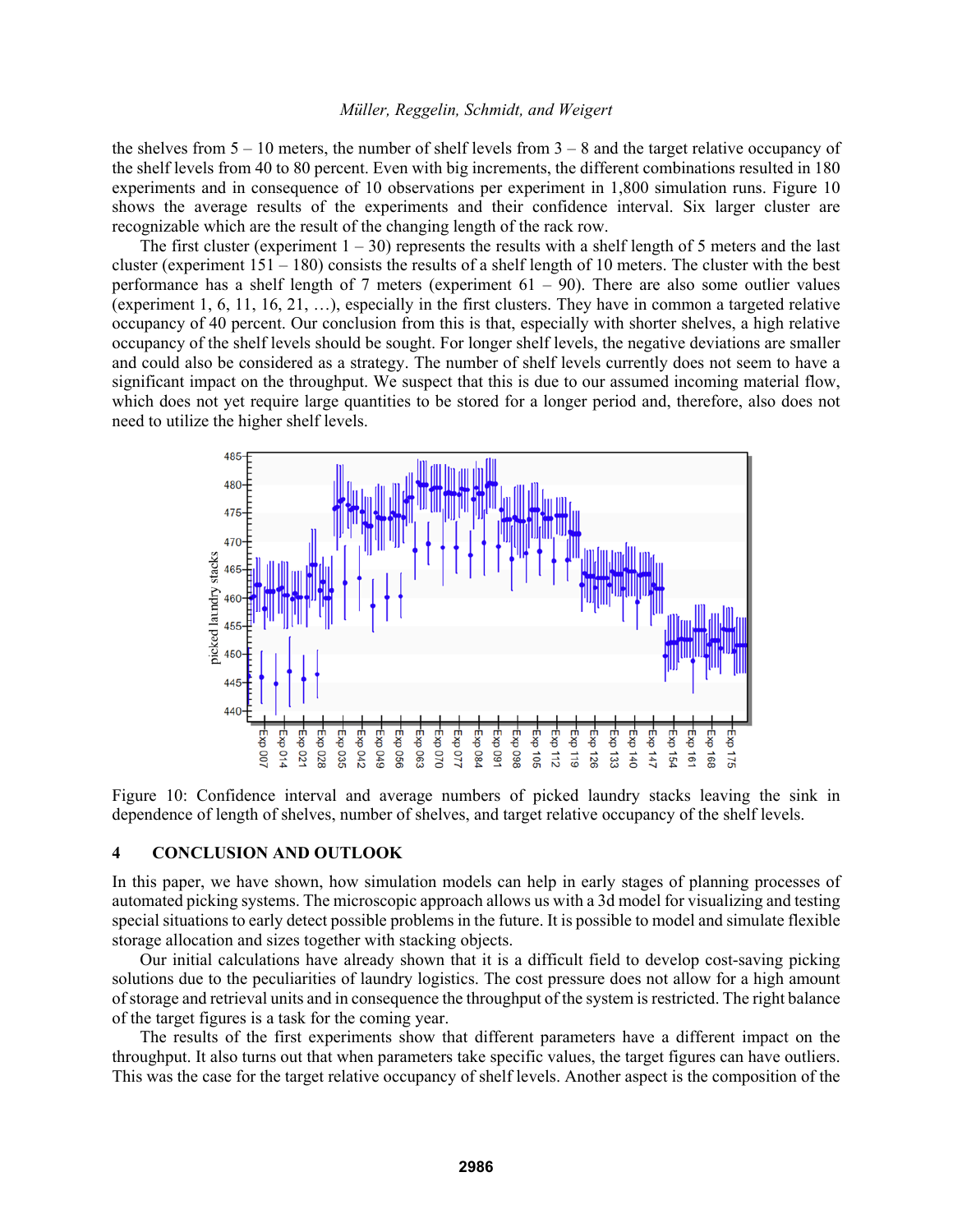incoming material flow. The rate of laundry stacks and the type of laundry (because of the dimensions) are decisive for the actual load of the system.

 In the further course of the project "LOCSys", the interface between the picking algorithm and the simulation model will be realized. Next year, the connection will be made to the PLC to generate forecasts using real-time data and to issue intelligent commands to the picking system. We are excited for the final results of our project and we will share any further progress and findings in the future.

## **ACKNOWLEDGMENTS**

As part of the "Zentrales Innovationsprogramm Mittelstand" (ZIM) of the Federal Ministry for Economic Affairs and Energy of Germany, a research and development project was launched to find an innovative solution for automating the picking area in industrial laundries. The project is called "LOCSys - Laundry" Order Consolidation System". We are very thankful for the financial support of the ministry which allows us to research for new picking solutions in the laundry industry.

#### **REFERENCES**

- Bódis, T., J. Botzheim, and P. Foldesi. 2017. "Necessity and Complexity of Order Pickingrouting optimisation based on Palletloading Features". *Acta Universitatis Sapientiae, Informatica* 9(2):162–194.
- Brandau, A., D. Weigert, and J. Tolujew. 2015. "Anwendungen von Simulation zur Verbesserung von Prozessabläufen in Industriewäschereien". In *Simulation in Production and Logistics*, edited by M. Rabe and U. Clausen, 289–298. Stuttgart: Fraunhofer IRB Verlag.
- Destatis. 2018. "Umsatzsteuerstatistik (Voranmeldungen) "*.* In *Umsatzsteuerstatistik mit Zeitreihendaten zu den Berichtsjahren 2009 – 2016*. Wiesbaden: Statistisches Bundesamt.
- Hinz, A. M., S. Klavžar, U. Milutinović, and C. Petr. 2013. "The Classical Tower of Hanoi". In *The Tower of Hanoi – Myths and Maths*, edited by A. M. Hinz et al,, 71–130. Basel: Birkhäuser.
- Kofler, M. 2014. *Optimising the Storage Location Assignment*. Ph.D. thesis, Institute for Formal Models and Verification, Johannes Keppler University, Linz, Austria.
- Korhonen, J., A. Honkasalo, and J. Seppälä. 2017. "Circular Economy: The Concept and its Limitations". *Ecological Economics* 143:37–46.
- Müller, M. 2014. *Entwicklung eines Simulationsmodells zur Planung der Waschauftragsreihenfolge in einer Wäscherei*. Bachelor thesis, Institute of Logistics and Material Handling Systems, Otto von Guericke University, Magdeburg, Germany.
- Murray, A., K. Skene, and K. Haynes. 2015. "The Circular Economy: An Interdisciplinary Exploration ". *Journal of Business Ethics* 140:369–380.
- Rei, R. J., M. Kubo, and J. P. Pedroso. 2008. "Simulation-Based Optimization for Steel Stacking". In *Modelling, Computation and Optimization in Information Systems and Management Sciences,* edited by H. A. Le Thi et al., 254–263. Metz, France: Springer
- Shaharudinand, M. R., and S. Zailani. 2012. "Perspectives in Closed-loop Supply Chains". *IEEE Colloquium on Humanities, Science & Engineering Research.* Kota Kinabalu: CHUSER, 10–14.
- WIRTEX. 2018. *Branchendaten.* http://www.wirtex.de/brancheninfos/branchendaten/, accessed 20.03.2018
- Yildiz, T. 2016. *Optimization of Logistics and Supply Chain Systems: Theory and Practice.* Izmir: CreateSpace Independent Publishing Platform.
- Zijm, W. H. M., and J. P. van den Berg. 1999. "Models for Warehouse Management: Classification and Examples". *International Journal of Production Economics* 59:519–528.